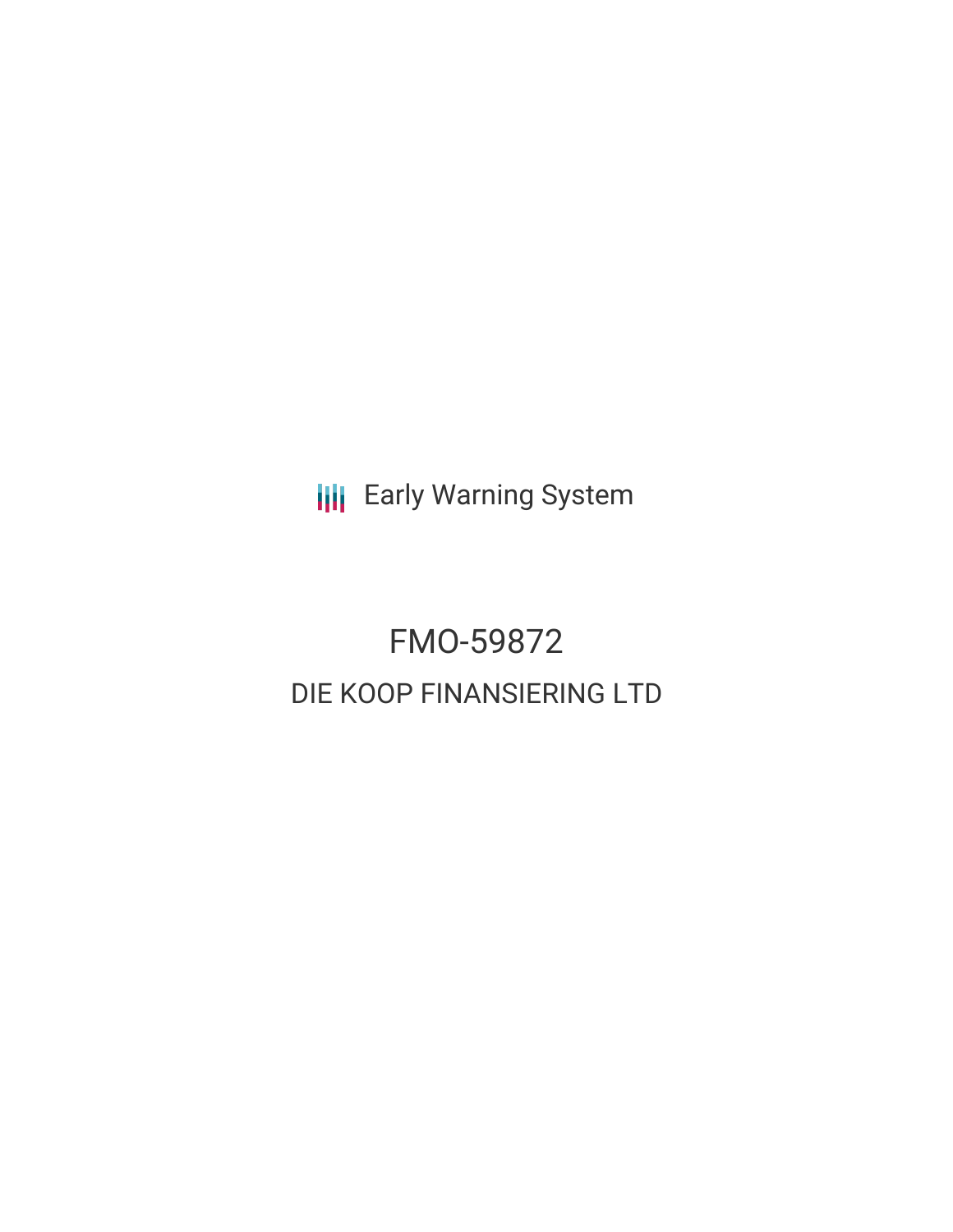

#### **Quick Facts**

| <b>Countries</b>               | South Africa                                  |  |  |  |  |
|--------------------------------|-----------------------------------------------|--|--|--|--|
| <b>Financial Institutions</b>  | Netherlands Development Finance Company (FMO) |  |  |  |  |
| <b>Status</b>                  | Proposed                                      |  |  |  |  |
| <b>Bank Risk Rating</b>        | B                                             |  |  |  |  |
| <b>Borrower</b>                | Die Humansdorpse Landbou Kooperasie Beperk    |  |  |  |  |
| <b>Sectors</b>                 | Agriculture and Forestry                      |  |  |  |  |
| <b>Investment Type(s)</b>      | Loan                                          |  |  |  |  |
| <b>Investment Amount (USD)</b> | $$5.00$ million                               |  |  |  |  |
| <b>Loan Amount (USD)</b>       | $$5.00$ million                               |  |  |  |  |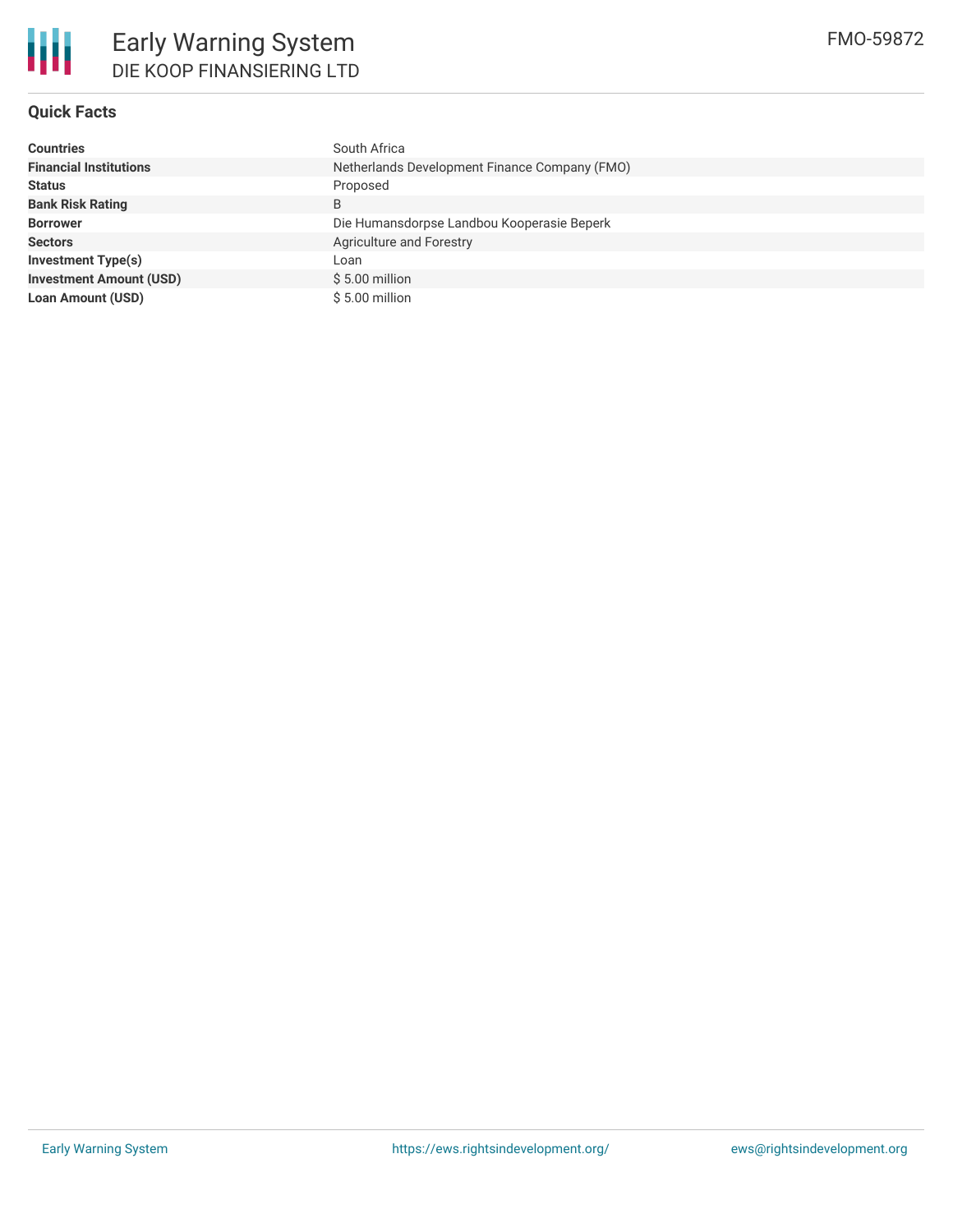

#### **Project Description**

According to bank provided information, the investment involves a proposed USD 20 mln term loan (consisting of a subordinated and a senior tranche) to Die Koop Finansiering, a subsidiary of The Co-op that was set up to attract financing for The Co-op's long-term financing activities.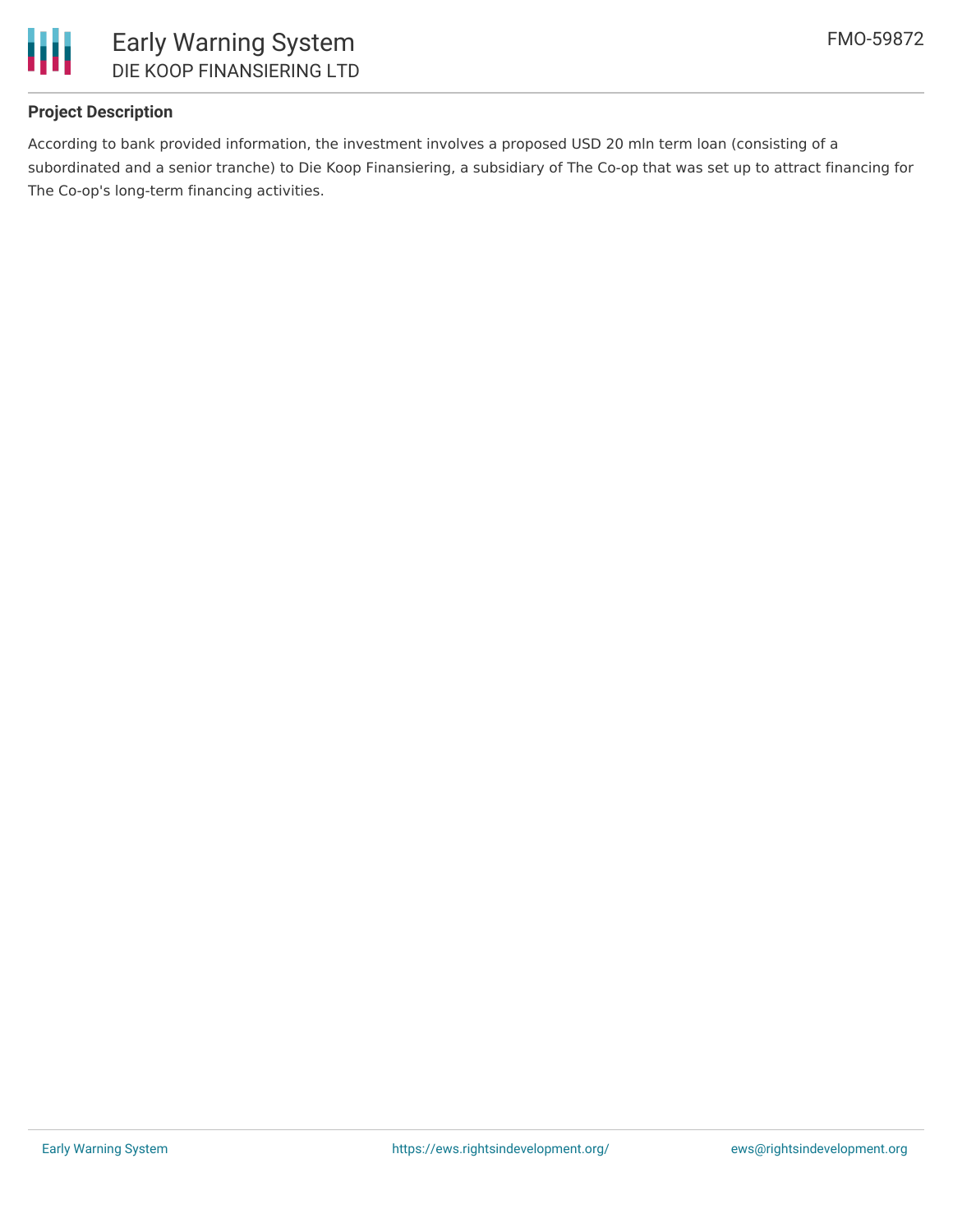### 朋 Early Warning System DIE KOOP FINANSIERING LTD

#### **Investment Description**

Netherlands Development Finance Company (FMO)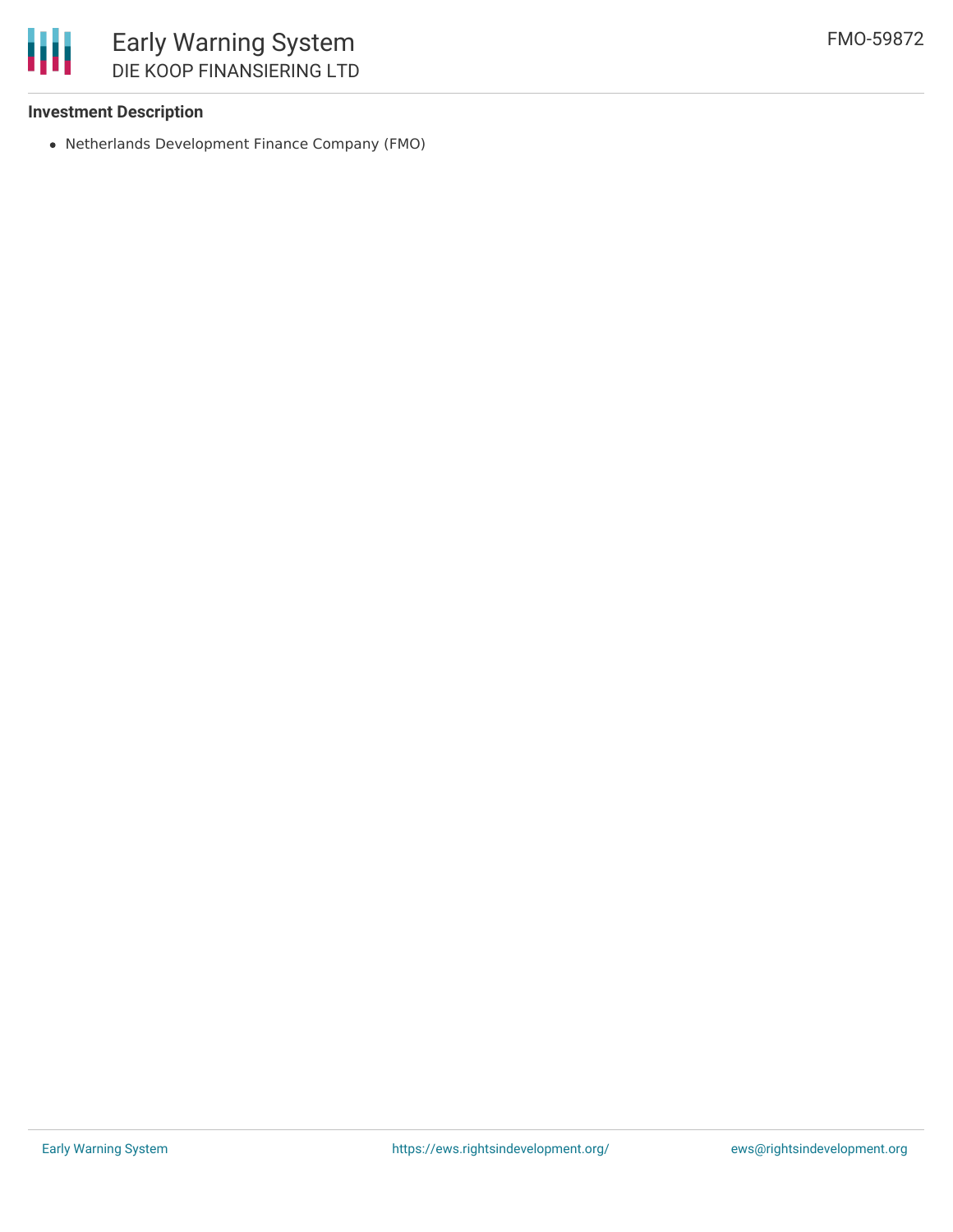

#### **Private Actors Description**

Die Humansdorpse Landbou Kooperasie Beperk ("The Co-op") is an agricultural business in South Africa that is structured as a cooperative and owned by its  $\sim$ 1,800 farmer members. The Co-op has its head office in Humansdorp, Eastern Cape, South Africa and is a typical agri-services company that provides inputs, financing, and post-harvesting services to its farmer members. It owns a network of 34 trading branches, runs business units specialized in irrigation, alternative energy and netting, and operates the 3rd largest feed mill in the Eastern Cape. As a strategic partner and financier, The Co-op is actively involved in a number of Black Economic Empowerment ("BEE") agricultural development projects that aim to empower disadvantaged black community members and turn them into commercial farmers.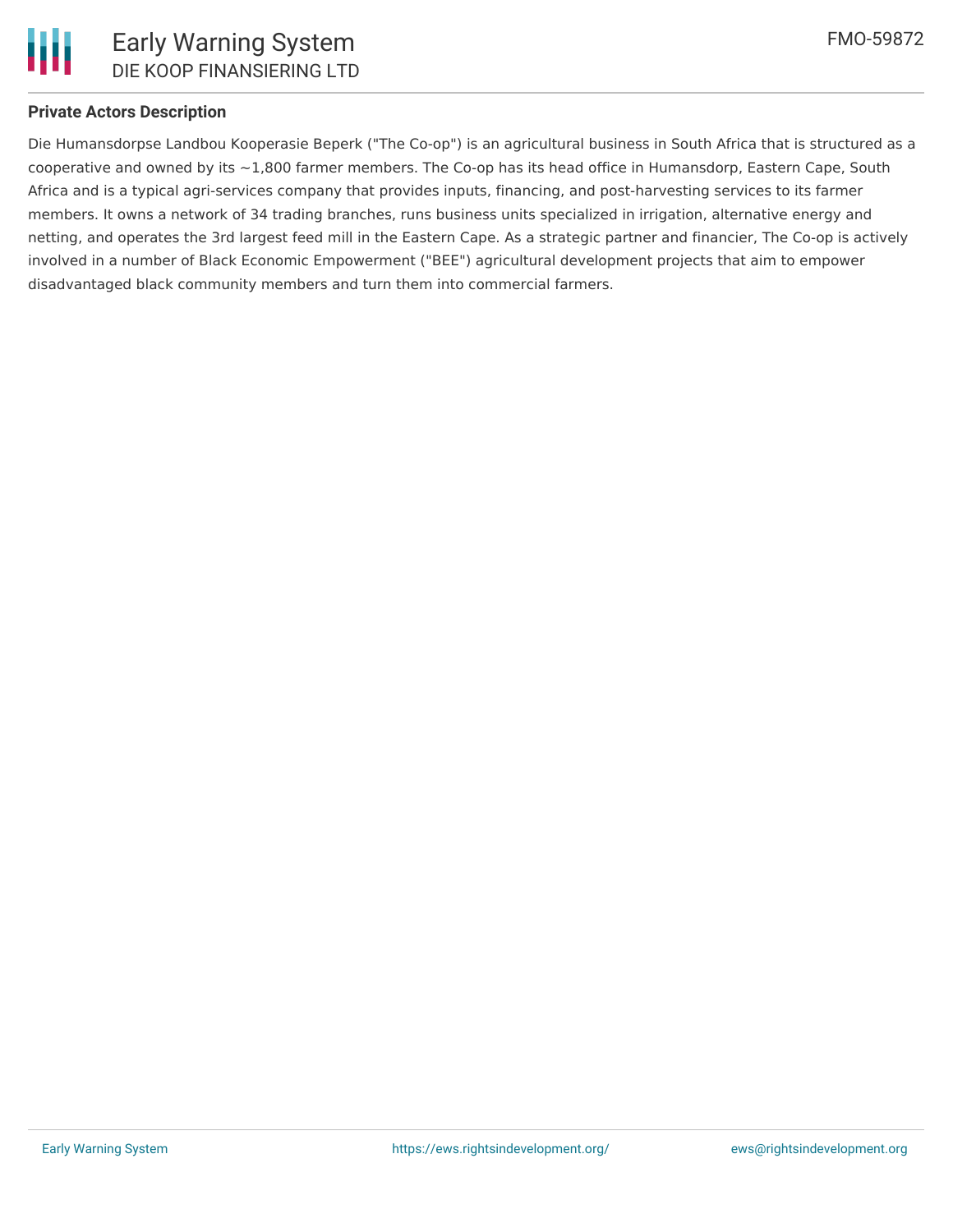# 冊

| <b>Early Warning System</b> |
|-----------------------------|
| DIE KOOP FINANSIERING LTD   |

| <b>Private Actor 1</b> | <b>Private Actor</b> Private Actor<br>1 Role | Sector |            | <b>Relation</b> Private Actor 2            | <b>Private Actor</b> Private Actor<br>2 Role | 2 Sector                 |
|------------------------|----------------------------------------------|--------|------------|--------------------------------------------|----------------------------------------------|--------------------------|
|                        | $\overline{\phantom{a}}$                     |        | $\sim$ $-$ | Die Humansdorpse Landbou Kooperasie Beperk | Client                                       | Agriculture and Forestry |